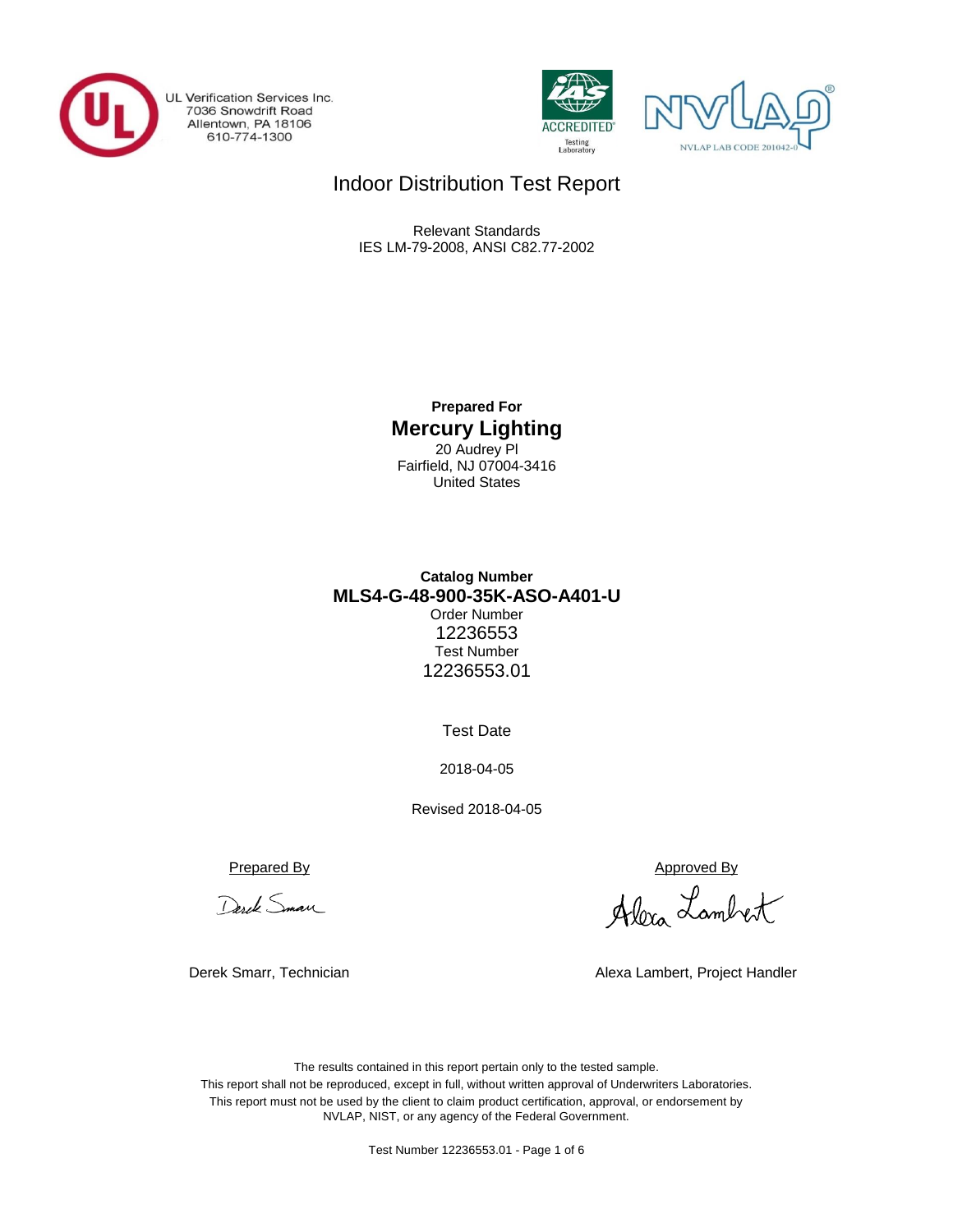

**Lamp:**<br>Mounting:<br>Ballast/Driver: **Luminaire Description:**<br>Lamp: White formed aluminum housing, frosted plastic lens enclosure<br>96 white LEDs **Ballast/Driver:** One Philips XI040C110V054BST1 driver



47.00 in. 3.000 in.  **Luminaire Characteristics** Luminous Length: Luminous Width:

#### **Summary of Results Test Conditions**

Maximum Candela: 1310 Candela Luminaire Efficacy: Total Luminaire Output:

3622 Lumens<br>81.4 lm/w

| <b>Test Temperature:</b> | 24.9 $\degree$ C |       |
|--------------------------|------------------|-------|
| Voltage:                 | 120.0 VAC        |       |
| Current:                 | 0.3716 A         |       |
| Power:                   | 44.47 W          |       |
| Power Factor:            | 0.998            |       |
| Frequency:               |                  | 60 Hz |
| Current THD:             | 5.47%            |       |
|                          |                  |       |

Laboratory results may not be representative of field performance Ballast factors have not been applied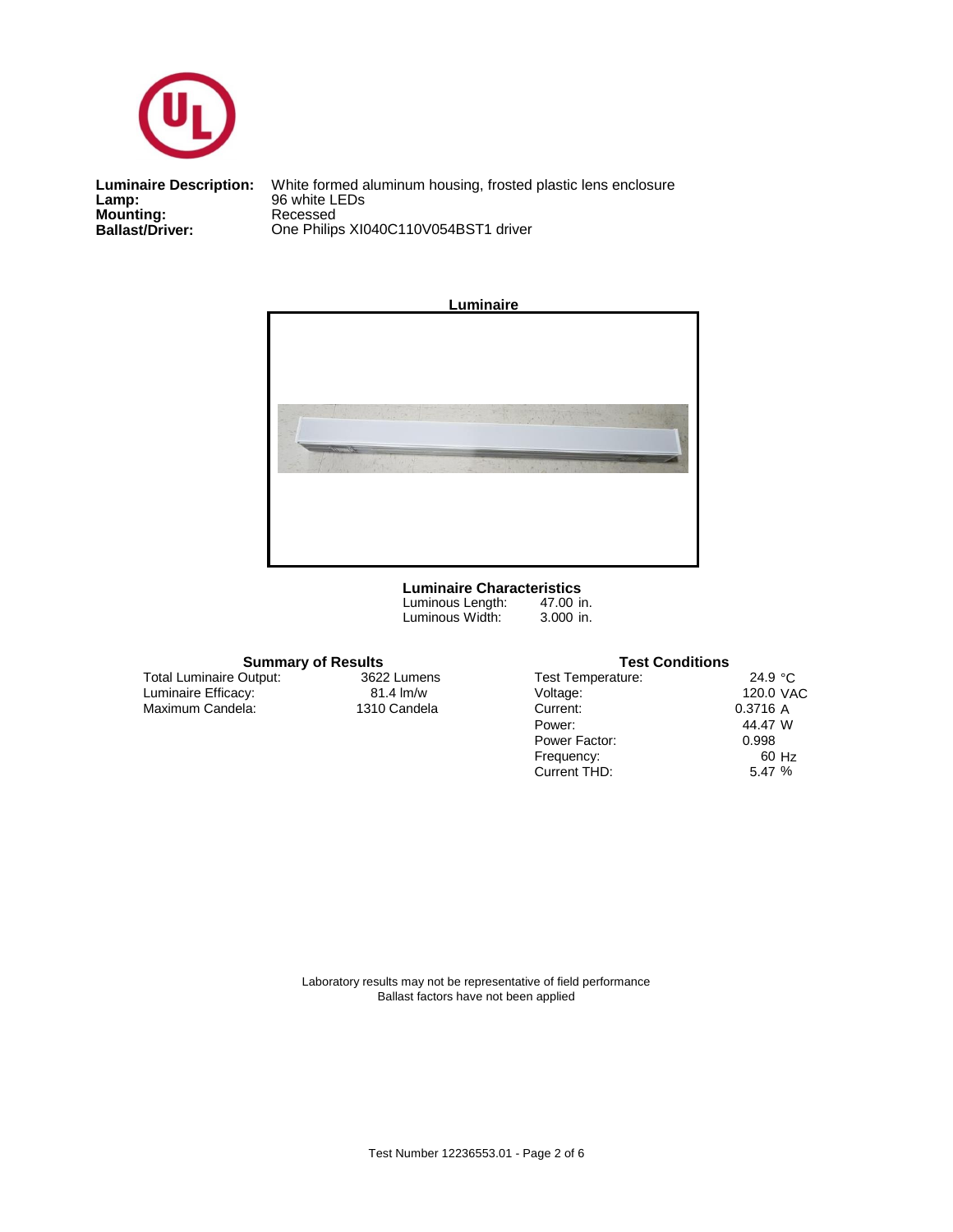

# **Distribution - Goniophotometer**

| Distribution Test Conditions |                |                |              |                       |           |                    |  |  |  |
|------------------------------|----------------|----------------|--------------|-----------------------|-----------|--------------------|--|--|--|
| Temperature I                | <b>Voltage</b> | <b>Current</b> | <b>Power</b> | <b>Power Factor I</b> | Frequency | <b>Current THD</b> |  |  |  |
| 24.9 $^{\circ}$ C            | 120.0 VAC      | 0.3716 A       | 44.47 W      | 0.998                 | 60 Hz     | 5.47 %             |  |  |  |



#### **Zonal Lumen Summary**

| Zone      | Lumens | % of Luminaire | Zone    | Lumens | % of Luminaire | Zone    | Lumens | % of Luminaire |
|-----------|--------|----------------|---------|--------|----------------|---------|--------|----------------|
| 0-5       | 30.8   | 0.9%           | 60-65   | 244.5  | 6.8%           | 120-125 |        | 0.0%           |
| $5 - 10$  | 91.3   | 2.5%           | 65-70   | 201.3  | 5.6%           | 125-130 |        | 0.0%           |
| $10 - 15$ | 148.6  | 4.1%           | 70-75   | 151.9  | 4.2%           | 130-135 |        | 0.0%           |
| 15-20     | 200.5  | 5.5%           | 75-80   | 99.6   | 2.7%           | 135-140 |        | 0.0%           |
| $20 - 25$ | 245.1  | 6.8%           | 80-85   | 50.0   | .4%            | 140-145 |        | 0.0%           |
| 25-30     | 280.8  | 7.8%           | 85-90   | 12.0   | 0.3%           | 145-150 |        | 0.0%           |
| $30 - 35$ | 306.8  | 8.5%           | 90-95   |        | 0.0%           | 150-155 |        | 0.0%           |
| $35 - 40$ | 322.7  | 8.9%           | 95-100  |        | 0.0%           | 155-160 |        | 0.0%           |
| 40-45     | 327.9  | 9.1%           | 100-105 |        | 0.0%           | 160-165 |        | 0.0%           |
| 45-50     | 322.2  | 8.9%           | 105-110 |        | 0.0%           | 165-170 |        | 0.0%           |
| 50-55     | 306.0  | 8.4%           | 110-115 |        | $0.0\%$        | 170-175 |        | 0.0%           |
| 55-60     | 279.8  | 7.7%           | 115-120 |        | 0.0%           | 175-180 |        | 0.0%           |

| Zone   | Lumens | % of Luminaire |
|--------|--------|----------------|
| 0-40   | 1627   | 44.9%          |
| 0-60   | 2863   | 79.0%          |
| 0-90   | 3622   | 100.0%         |
| 90-180 |        | $0.0\%$        |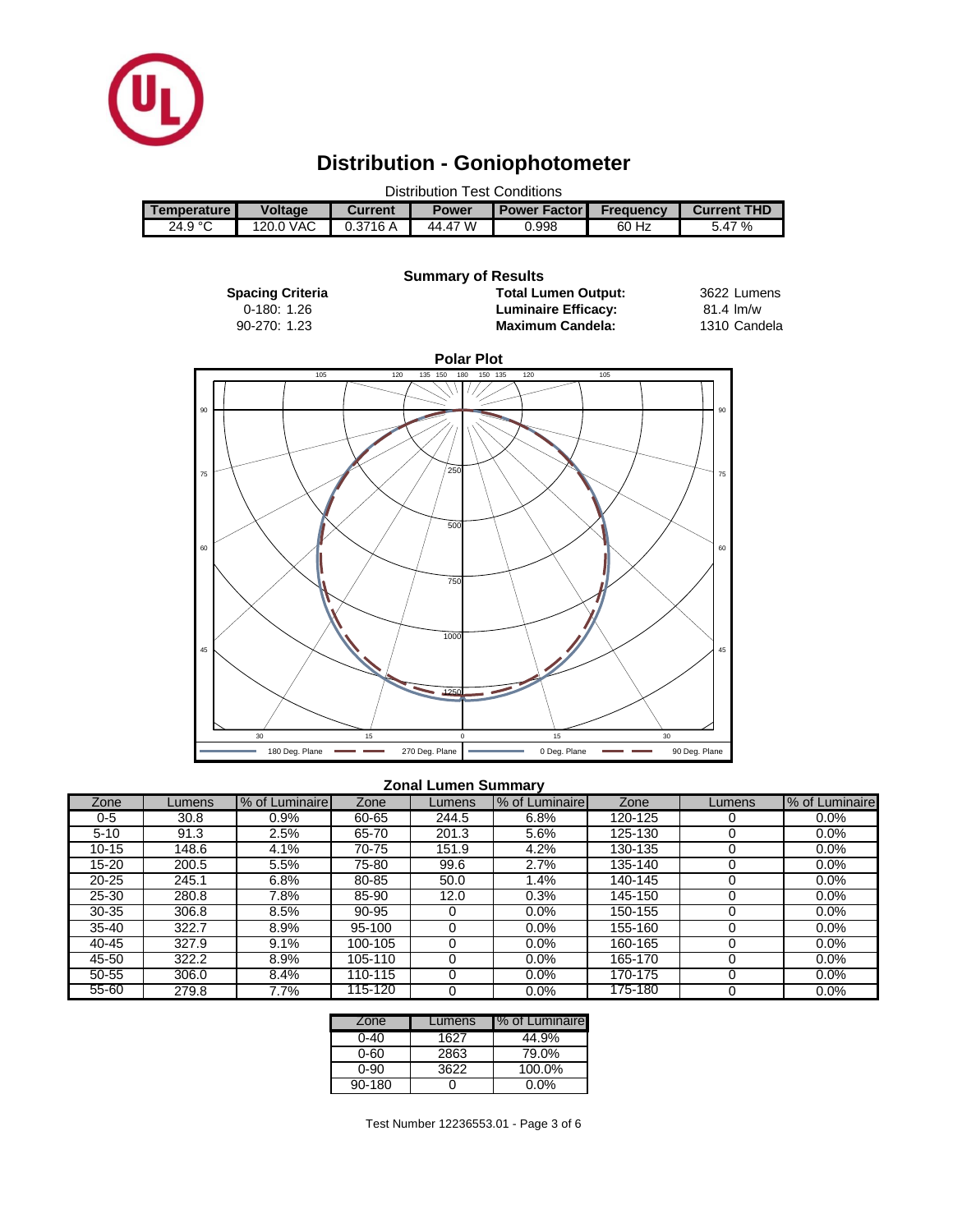

#### **Candela Tabulation**

|                 | Horizontal Angle (Degrees) |                |             |                |                |                |             |                |      |                |                |                |             |             |                |                |
|-----------------|----------------------------|----------------|-------------|----------------|----------------|----------------|-------------|----------------|------|----------------|----------------|----------------|-------------|-------------|----------------|----------------|
|                 | $\overline{0}$             | 22.5           | 45          | 67.5           | 90             | 112.5          | 135         | 157.5          | 180  | 202.5          | 225            | 247.5          | 270         | 292.5       | 315            | 337.5          |
| $\mathbf{0}$    | 1290                       | 1290           | 1290        | 1290           | 1290           | 1290           | 1290        | 1290           | 1290 | 1290           | 1290           | 1290           | 1290        | 1290        | 1290           | 1290           |
| 5               | 1304                       | 1284           | 1278        | 1284           | 1280           | 1284           | 1278        | 1284           | 1304 | 1284           | 1278           | 1284           | 1280        | 1284        | 1278           | 1284           |
| 10              | 1286                       | 1266           | 1261        | 1267           | 1263           | 1267           | 1261        | 1266           | 1286 | 1266           | 1261           | 1267           | 1263        | 1267        | 1261           | 1266           |
| 15              | 1256                       | 1237           | 1231        | 1236           | 1233           | 1236           | 1231        | 1237           | 1256 | 1237           | 1231           | 1236           | 1233        | 1236        | 1231           | 1237           |
| 20              | 1214                       | 1194           | 1189        | 1194           | 1190           | 1194           | 1189        | 1194           | 1214 | 1194           | 1189           | 1194           | 1190        | 1194        | 1189           | 1194           |
| $\overline{25}$ | 1161                       | 1141           | 1136        | 1140           | 1136           | 1140           | 1136        | 1141           | 1161 | 1141           | 1136           | 1140           | 1136        | 1140        | 1136           | 1141           |
| 30              | 1096                       | 1079           | 1073        | 1075           | 1071           | 1075           | 1073        | 1079           | 1096 | 1079           | 1073           | 1075           | 1071        | 1075        | 1073           | 1079           |
| 35              | 1025                       | 1007           | 1002        | 1004           | 999            | 1004           | 1002        | 1007           | 1025 | 1007           | 1002           | 1004           | 999         | 1004        | 1002           | 1007           |
| 40              | 944                        | 928            | 925         | 926            | 922            | 926            | 925         | 928            | 944  | 928            | 925            | 926            | 922         | 926         | 925            | 928            |
| 45              | 857                        | 842            | 841         | 841            | 838            | 841            | 841         | 842            | 857  | 842            | 841            | 841            | 838         | 841         | 841            | 842            |
| 50              | 764                        | 751            | 750         | 751            | 748            | 751            | 750         | 751            | 764  | 751            | 750            | 751            | 748         | 751         | 750            | 751            |
| 55              | 667                        | 655            | 655         | 654            | 652            | 654            | 655         | 655            | 667  | 655            | 655            | 654            | 652         | 654         | 655            | 655            |
| 60              | 565                        | 555            | 554         | 553            | 551            | 553            | 554         | 555            | 565  | 555            | 554            | 553            | 551         | 553         | 554            | 555            |
| 65              | 459                        | 452            | 450         | 450            | 448            | 450            | 450         | 452            | 459  | 452            | 450            | 450            | 448         | 450         | 450            | 452            |
| 70              | 349                        | 345            | 344         | 343            | 342            | 343            | 344         | 345            | 349  | 345            | 344            | 343            | 342         | 343         | 344            | 345            |
| 75              | 240                        | 237            | 237         | 237            | 236            | 237            | 237         | 237            | 240  | 237            | 237            | 237            | 236         | 237         | 237            | 237            |
| 80              | 136                        | 136            | 137         | 138            | 138            | 138            | 137         | 136            | 136  | 136            | 137            | 138            | 138         | 138         | 137            | 136            |
| 85              | 48                         | 50             | 52          | 53             | 53             | 53             | 52          | 50             | 48   | 50             | 52             | 53             | 53          | 53          | 52             | 50             |
| 90              | $\mathbf{1}$               | $\overline{2}$ | 3           | $\overline{4}$ | $\overline{4}$ | 4              | 3           | $\overline{2}$ | 1    | $\sqrt{2}$     | 3              | $\overline{4}$ | 4           | 4           | 3              | $\overline{c}$ |
| 95              | 0                          | $\mathbf 0$    | $\mathbf 0$ | $\mathbf 0$    | $\mathbf 0$    | 0              | $\mathbf 0$ | $\mathbf 0$    | 0    | $\mathbf 0$    | 0              | $\mathbf 0$    | 0           | 0           | 0              | $\mathbf 0$    |
| 100             | 0                          | $\mathbf 0$    | $\Omega$    | $\mathbf 0$    | $\Omega$       | $\Omega$       | $\Omega$    | $\mathbf 0$    | 0    | 0              | $\Omega$       | $\mathbf 0$    | 0           | 0           | 0              | 0              |
| 105             | $\overline{0}$             | $\mathbf 0$    | $\Omega$    | $\overline{0}$ | $\Omega$       | $\overline{0}$ | $\Omega$    | $\overline{0}$ | 0    | $\overline{0}$ | $\overline{0}$ | $\mathbf 0$    | 0           | 0           | $\overline{0}$ | $\overline{0}$ |
| 110             | 0                          | $\mathbf 0$    | $\mathbf 0$ | $\mathbf 0$    | $\mathbf 0$    | $\overline{0}$ | $\mathbf 0$ | $\mathbf 0$    | 0    | $\mathbf 0$    | 0              | $\mathbf 0$    | $\mathbf 0$ | 0           | 0              | $\mathbf 0$    |
| 115             | 0                          | $\mathbf 0$    | $\mathbf 0$ | $\mathbf 0$    | $\Omega$       | 0              | $\Omega$    | $\mathbf 0$    | 0    | $\mathbf 0$    | 0              | $\mathbf 0$    | 0           | 0           | 0              | $\mathbf 0$    |
| 120             | $\mathbf 0$                | $\mathbf 0$    | $\mathbf 0$ | $\mathbf 0$    | $\Omega$       | $\overline{0}$ | $\mathbf 0$ | $\mathbf 0$    | 0    | $\mathbf 0$    | 0              | $\mathbf 0$    | 0           | $\mathsf 0$ | 0              | $\mathbf 0$    |
| 125             | $\overline{0}$             | $\mathbf 0$    | $\mathbf 0$ | $\mathbf 0$    | $\mathbf 0$    | 0              | $\mathbf 0$ | $\mathbf 0$    | 0    | $\mathbf 0$    | 0              | $\mathbf 0$    | 0           | 0           | 0              | $\mathbf 0$    |
| 130             | 0                          | $\mathbf 0$    | $\Omega$    | $\mathbf 0$    | $\Omega$       | 0              | $\Omega$    | $\mathbf 0$    | 0    | $\mathbf 0$    | 0              | $\mathbf 0$    | 0           | 0           | 0              | $\overline{0}$ |
| 135             | 0                          | 0              | $\mathbf 0$ | $\mathbf 0$    | $\mathbf 0$    | 0              | $\mathbf 0$ | $\mathbf 0$    | 0    | $\mathbf 0$    | 0              | $\mathbf 0$    | 0           | 0           | 0              | $\mathbf 0$    |
| 140             | 0                          | $\mathbf 0$    | $\mathbf 0$ | $\mathbf 0$    | $\Omega$       | $\Omega$       | $\Omega$    | $\mathbf 0$    | 0    | $\mathbf 0$    | 0              | $\mathbf 0$    | 0           | 0           | 0              | $\mathbf 0$    |
| 145             | 0                          | $\mathbf 0$    | $\mathbf 0$ | $\mathbf 0$    | $\mathbf 0$    | $\overline{0}$ | $\mathbf 0$ | $\mathbf 0$    | 0    | $\mathbf 0$    | 0              | $\mathbf 0$    | $\mathbf 0$ | 0           | 0              | $\mathbf 0$    |
| 150             | 0                          | $\mathbf 0$    | $\mathbf 0$ | $\mathbf 0$    | $\mathbf 0$    | 0              | $\mathbf 0$ | $\mathbf 0$    | 0    | $\mathbf 0$    | 0              | $\mathbf 0$    | 0           | 0           | 0              | $\mathbf 0$    |
| 155             | 0                          | $\mathbf 0$    | $\Omega$    | $\overline{0}$ | $\Omega$       | $\Omega$       | $\Omega$    | $\overline{0}$ | 0    | 0              | $\Omega$       | $\mathbf 0$    | 0           | 0           | 0              | $\mathbf 0$    |
| 160             | 0                          | $\mathbf 0$    | $\mathbf 0$ | $\mathbf 0$    | $\mathbf 0$    | $\overline{0}$ | $\mathbf 0$ | $\overline{0}$ | 0    | $\overline{0}$ | 0              | $\mathbf 0$    | 0           | 0           | 0              | $\mathbf 0$    |
| 165             | 0                          | $\mathbf 0$    | $\mathbf 0$ | $\mathbf 0$    | $\mathbf 0$    | 0              | $\mathbf 0$ | $\mathbf 0$    | 0    | $\mathbf 0$    | 0              | $\mathbf 0$    | 0           | 0           | 0              | $\mathbf 0$    |
| 170             | 0                          | $\mathbf 0$    | $\Omega$    | $\mathbf 0$    | $\Omega$       | $\Omega$       | $\Omega$    | $\Omega$       | 0    | $\mathbf 0$    | 0              | $\mathbf 0$    | 0           | 0           | 0              | $\mathbf 0$    |
| 175             | 0                          | $\mathbf 0$    | $\mathbf 0$ | $\mathbf 0$    | $\mathbf 0$    | $\overline{0}$ | $\mathbf 0$ | $\mathbf 0$    | 0    | $\mathbf 0$    | 0              | $\mathbf 0$    | 0           | 0           | 0              | $\mathbf 0$    |
| 180             | 0                          | $\mathbf 0$    | 0           | 0              | 0              | 0              | 0           | $\mathbf 0$    | 0    | $\mathbf 0$    | 0              | 0              | 0           | 0           | 0              | $\mathbf 0$    |

#### **Average Luminance (cd/m<sup>2</sup> )**

|                    |    |       | Horizontal Angle (Degrees) |       |
|--------------------|----|-------|----------------------------|-------|
|                    |    |       | 45                         | 90    |
|                    |    | 14180 | 14180                      | 14180 |
| Angle<br>ses)<br>Ë | 45 | 13320 | 13070                      | 13020 |
| ğ                  | 55 | 12780 | 12550                      | 12490 |
| Vertical<br>(Degre | 65 | 11930 | 11700                      | 11650 |
|                    | 75 | 10190 | 10080                      | 10040 |
|                    | 85 | 6096  | 6508                       | 6720  |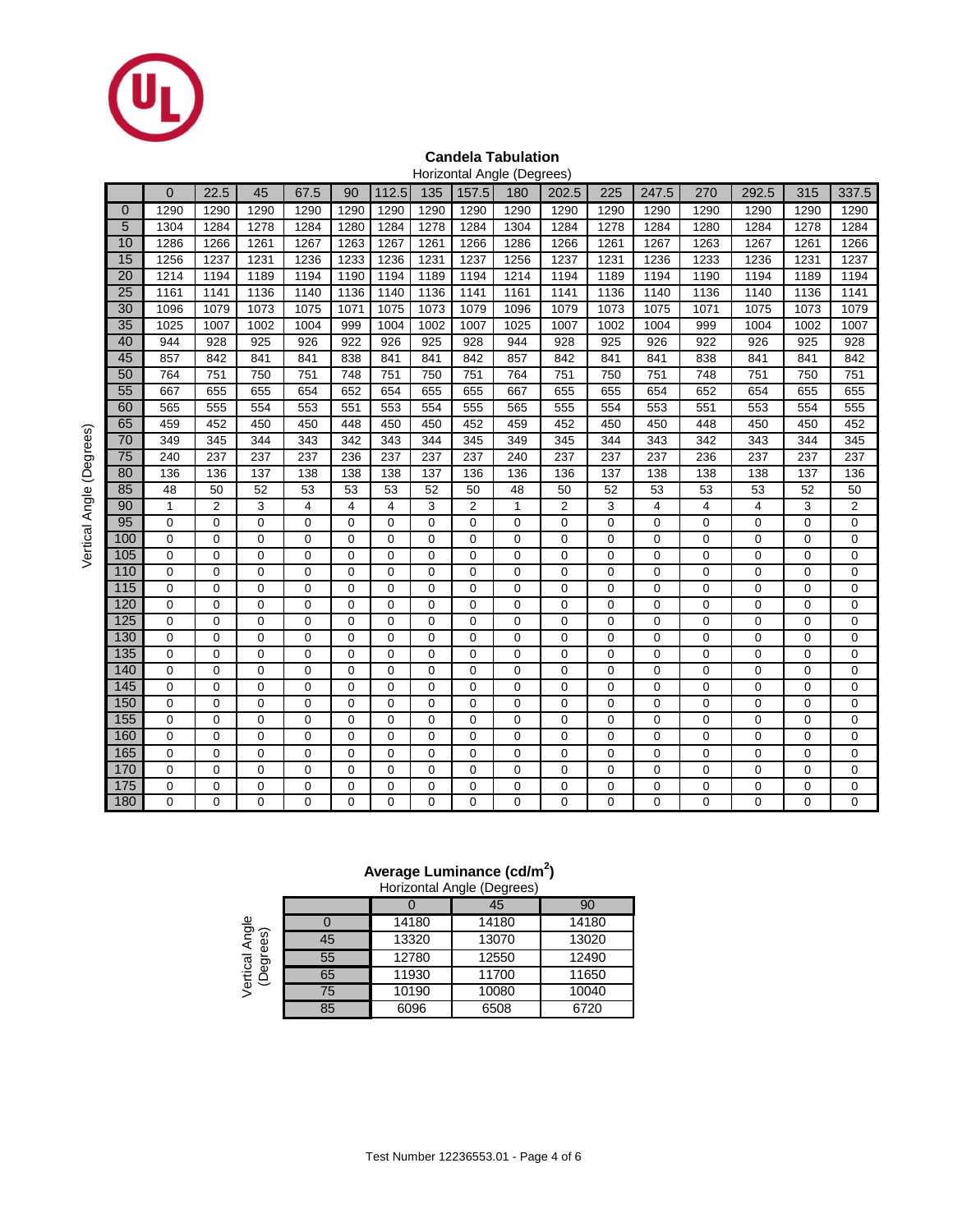

## **Utilization of Lumens - Zonal Cavity Method**

| <b>Effective Floor Cavity Reflectance 20%</b> |      |      |      |      |      |      |      |      |      |                                                                 |      |      |      |      |      |      |      |      |
|-----------------------------------------------|------|------|------|------|------|------|------|------|------|-----------------------------------------------------------------|------|------|------|------|------|------|------|------|
| <b>Ceiling Cavity</b><br>Reflectance          |      |      | 80   |      |      | 70   |      |      |      | 50                                                              |      |      | 30   |      |      | 10   |      |      |
| Wall<br>Reflectance                           | 70   | 50   | 30   | 10   | 70   | 50   | 30   | 10   | 50   | 30                                                              | 10   | 50   | 30   | 10   | 50   | 30   | 10   |      |
| <b>Room Cavity</b><br>Ratio (RCR)             |      |      |      |      |      |      |      |      |      | Values are expressed as Lumens delivered to the task surface ** |      |      |      |      |      |      |      |      |
| $\Omega$                                      | 4312 | 4312 | 4312 | 4312 | 4211 | 4211 | 4211 | 4211 | 4024 | 4024                                                            | 4024 | 3853 | 3853 | 3853 | 3696 | 3696 | 3696 | 3622 |
|                                               | 3940 | 3767 | 3612 | 3472 | 3841 | 3684 | 3543 | 3415 | 3530 | 3414                                                            | 3307 | 3388 | 3294 | 3206 | 3258 | 3182 | 3110 | 3034 |
| $\overline{2}$                                | 3581 | 3281 | 3034 | 2825 | 3485 | 3213 | 2985 | 2791 | 3084 | 2892                                                            | 2726 | 2965 | 2805 | 2664 | 2855 | 2722 | 2604 | 2525 |
| 3                                             | 3263 | 2880 | 2583 | 2347 | 3173 | 2822 | 2547 | 2325 | 2714 | 2478                                                            | 2284 | 2614 | 2413 | 2244 | 2521 | 2351 | 2205 | 2125 |
|                                               | 2987 | 2550 | 2231 | 1987 | 2903 | 2502 | 2204 | 1973 | 2411 | 2151                                                            | 1945 | 2326 | 2101 | 1918 | 2247 | 2053 | 1892 | 1813 |
| 5                                             | 2746 | 2278 | 1951 | 1710 | 2669 | 2237 | 1930 | 1700 | 2160 | 1889                                                            | 1681 | 2088 | 1850 | 1663 | 2021 | 1812 | 1645 | 1567 |
| 6                                             | 2535 | 2051 | 1725 | 1492 | 2466 | 2016 | 1709 | 1485 | 1950 | 1676                                                            | 1472 | 1889 | 1645 | 1458 | 1832 | 1615 | 1445 | 1370 |
|                                               | 2351 | 1859 | 1540 | 1317 | 2287 | 1830 | 1527 | 1312 | 1773 | 1501                                                            | 1302 | 1721 | 1475 | 1292 | 1671 | 1451 | 1283 | 1210 |
| 8                                             | 2188 | 1696 | 1387 | 1175 | 2131 | 1671 | 1376 | 1171 | 1623 | 1355                                                            | 1163 | 1578 | 1334 | 1156 | 1535 | 1314 | 1149 | 1079 |
| 9                                             | 2044 | 1557 | 1258 | 1057 | 1993 | 1535 | 1249 | 1054 | 1493 | 1232                                                            | 1048 | 1454 | 1214 | 1042 | 1417 | 1198 | 1037 | 970  |
| 10                                            | 1917 | 1437 | 1149 | 958  | 1870 | 1418 | 1142 | 956  | 1382 | 127                                                             | 951  | 1347 | 1113 | 947  | 1315 | 1099 | 942  | 879  |

| <b>Beam and Field Information</b> |               |  |  |  |  |  |  |
|-----------------------------------|---------------|--|--|--|--|--|--|
| CIE Type:                         | Direct        |  |  |  |  |  |  |
| Center Beam Intenisty:            | 1290 Candela  |  |  |  |  |  |  |
| Central Cone Intensity:           | 1288 Candela  |  |  |  |  |  |  |
| Beam Flux:                        | 2614.0 Lumens |  |  |  |  |  |  |
| Beam Angle (0-180):               | 112.2 Degrees |  |  |  |  |  |  |
| Beam Angle (90-270):              | 110.7 Degrees |  |  |  |  |  |  |
| Field Angle (0-180):              | 160.7 Degrees |  |  |  |  |  |  |
| Field Angle (90-270):             | 160.9 Degrees |  |  |  |  |  |  |